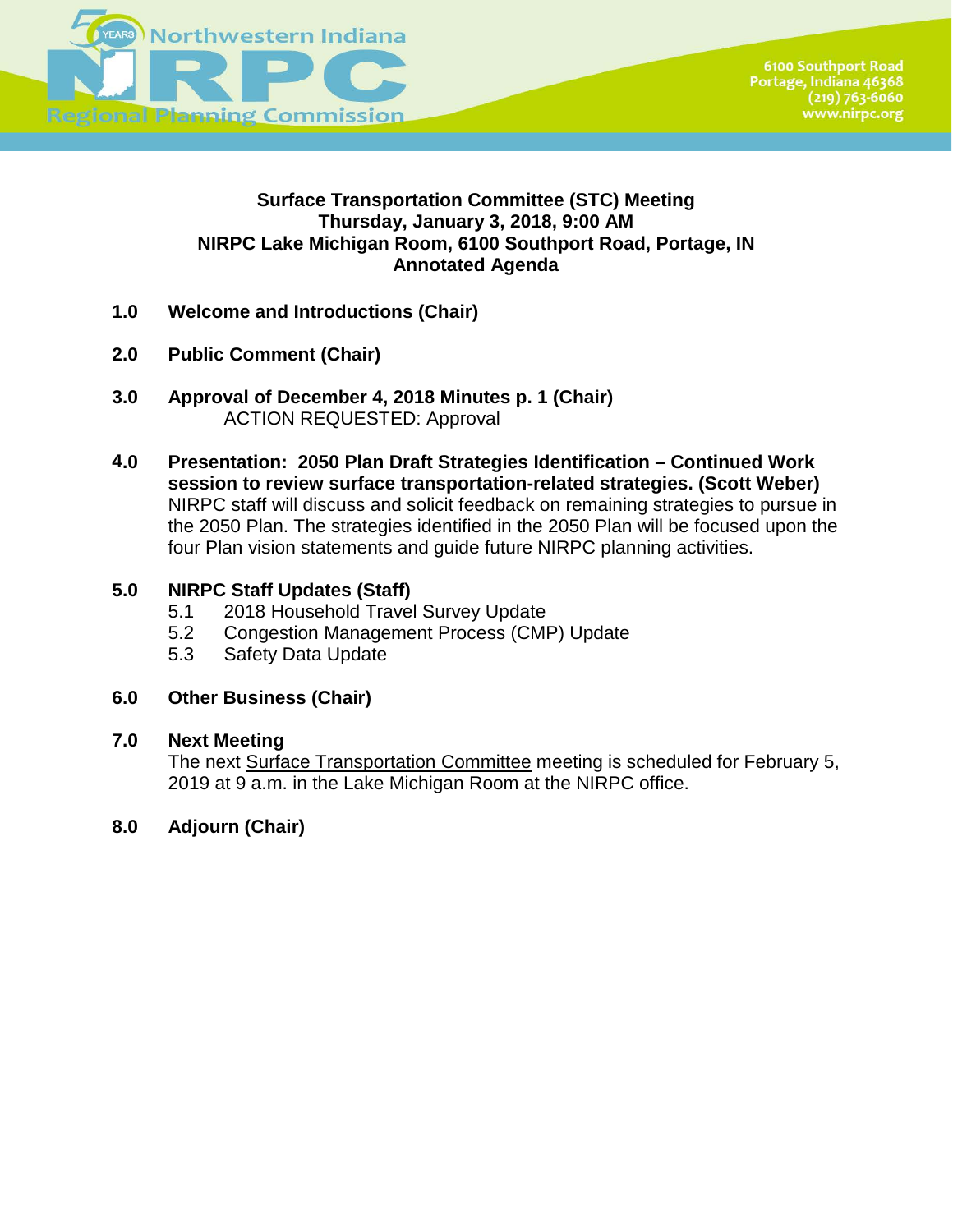#### Surface Transportation Committee Meeting NIRPC Lake Michigan Room December 4, 2018

Tom Schmitt called the meeting to order at 9:09 a.m. with the Pledge of Allegiance and self-introductions. Present were Tom Schmitt, Town of Schererville; Mark O'Dell, Town of Chesterton; Jeff Huet, Town of Schererville; Mark Gordish, City of Hammond; David Wright, GPTC; Dennis Cobb, First Group Engineering; Jake Dammarell, Butler, Fairman & Seufert; and Ron Wiedeman, Robinson Engineering.

NIRPC staff present were Eman Ibrahim, Scott Weber, Peter Kimball and Mary Thorne.

There was no public comment.

Jeff Huet referenced the paragraph in the November 8, 2018 minutes regarding the 2020-2024 Transportation improvement Programmatic Approach and Scoring. He commented that the description does not adequately describe the comments that were made in objection to the multiplier scoring sheet and that the goals and targets of the Surface Transportation Committee are not reflected adequately in the 2050 Plan. He said the 2050 Plan was developed by urban planners and environmentalists and it does not reflect the targets of the transportation of the general membership of NIRPC. He motioned to approve the November 8, 2018 minutes amended with his text. Mark O'Dell seconded the motion to approve as amended. Motion carried.

2050 Plan Draft Strategies Identification – Eman Ibrahim presented on the 39 mobility strategies for the connected, renewed, united and vibrant vision statements. Jeff Huet reiterated that transportation experts have been passed up in the development of the 2050 Plan because those efforts need to be identified in the strategies so that the scoring is more fairly distributed. The critical paths need to be modified so that it is reflected of these ideals. Tom Schmitt added that a lot of members of the NIRPC board expressed their thoughts that the transportation aspect wasn't a higher priority. Ms. Ibrahim said she will take these comments to the senior staff for consideration and the 2050 Plan is a plan for the future when new technology will change things.

Changes were made live as follows:

#### Connected:

It was agreed by the committee to add:

- Strategy Type: Add "roadway" after "sidewalk".
- Technical Assistance Program/Plan: Add "inter/intra" after "road/block"
- Sustained Effort: Remove "analyze"
- Data: This paragraph would be better under "Renewed"
- Education & Awareness Program/Plan: "add "Maintain and update the Regional Corridor Study"
- Partnership Policy: Move policy 1 from "Connected" to "Renewed"
- Partnership Policy 2: Move to Program/Plan
- Partnership Program/Plan: Move to Technical Assistance.

#### Renewed:

- Under Technical Assistance, add a New Policy on a Transition Plan.
- Delete the first Program: improve freight reliability by identifying non-truck routes within local and state roads."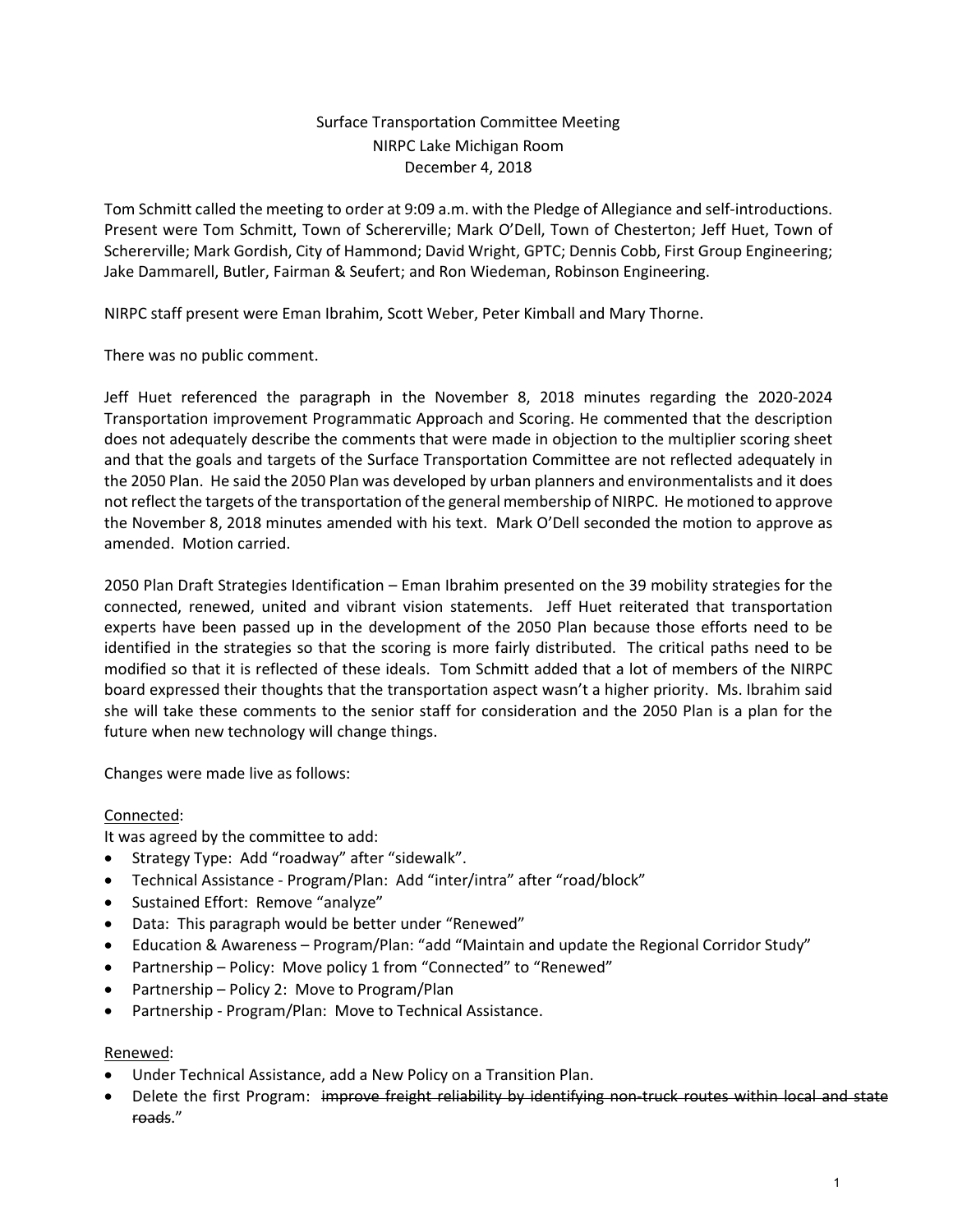- Under Sustained Effort: add "utilize LTAP work"
- Under Data, add "increasing mode share" before "flex"
- Under Education and Awareness Policy: "Maximize the life of pavements and bridges." Delete the remaining text.
- Under Sustained Effort, add "Improve drainage/maintain proper drainage."
- Under Funding and Finance: Delete the Program/Plan. Applies more to INDOT.
- Under Legislative Initiative: Delete Policy, add "encourage Legislators to look at prior Community Crossings funding and community needs state wide."

Due to time constraints, Jeff Huet motioned to continue at the next meeting which was decided to be held on January 3 at 9 a.m. The motion was seconded by Mark O'Dell.

The meeting adjourned at 11:40 a.m.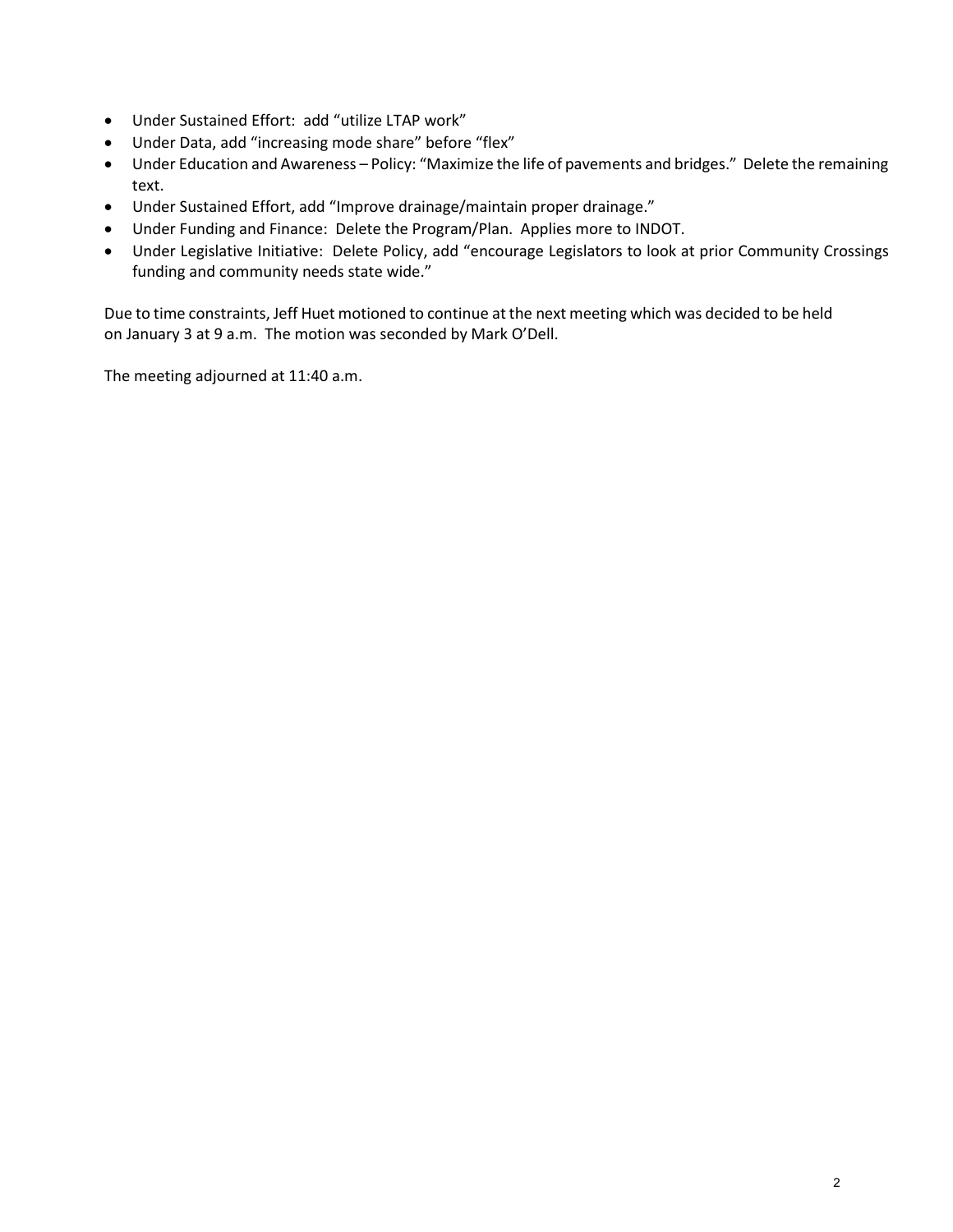|                                                        | <b>STC Committee- Mobility</b>                                                                                                                                                                                                                                                                                  |                                                                                                                                                                                         |                                                                                                                                                                                                                                                                                                              |                                                                                                                                                                                                                                                                                                                                                                                                                 |
|--------------------------------------------------------|-----------------------------------------------------------------------------------------------------------------------------------------------------------------------------------------------------------------------------------------------------------------------------------------------------------------|-----------------------------------------------------------------------------------------------------------------------------------------------------------------------------------------|--------------------------------------------------------------------------------------------------------------------------------------------------------------------------------------------------------------------------------------------------------------------------------------------------------------|-----------------------------------------------------------------------------------------------------------------------------------------------------------------------------------------------------------------------------------------------------------------------------------------------------------------------------------------------------------------------------------------------------------------|
| <b>Strategy Type /</b><br><b>Implementation Action</b> | <b>Connected</b>                                                                                                                                                                                                                                                                                                | <b>Renewed</b>                                                                                                                                                                          | <b>United</b>                                                                                                                                                                                                                                                                                                | <b>Vibrant</b>                                                                                                                                                                                                                                                                                                                                                                                                  |
|                                                        | Expand bicycle, sidewalk, and transit<br>networks across municipal and county<br>lines to enhance safe and efficient access<br>to opportunities for all.                                                                                                                                                        | Improve roadway, bicycle, sidewalk, and<br>transit networks to revitalize existing urban<br>and rural centers and enhance equity or<br>reverse burdens.                                 | Prioritize transformative investments collectively<br>to elevate the position of the region to attract a<br>diversity of residents and high-quality economic<br>opportunity.                                                                                                                                 | Adopt technological innovation that enhance<br>the safe and fluid movement of people and<br>goods to enable a flourishing economy.                                                                                                                                                                                                                                                                              |
|                                                        |                                                                                                                                                                                                                                                                                                                 |                                                                                                                                                                                         | <b>Influences</b>                                                                                                                                                                                                                                                                                            |                                                                                                                                                                                                                                                                                                                                                                                                                 |
|                                                        | <b>Existing infrastructure</b>                                                                                                                                                                                                                                                                                  | Economic & business climate                                                                                                                                                             | Economic & business climate                                                                                                                                                                                                                                                                                  | E-commerce (shipping)                                                                                                                                                                                                                                                                                                                                                                                           |
|                                                        | Shared mobility (Increase Access)                                                                                                                                                                                                                                                                               | The aging population                                                                                                                                                                    | Proximity to Chicago                                                                                                                                                                                                                                                                                         | Connected vehicles (CVs)                                                                                                                                                                                                                                                                                                                                                                                        |
|                                                        |                                                                                                                                                                                                                                                                                                                 |                                                                                                                                                                                         | <b>Existing infrastructure</b>                                                                                                                                                                                                                                                                               | Autonomous vehicles (AVs)                                                                                                                                                                                                                                                                                                                                                                                       |
|                                                        |                                                                                                                                                                                                                                                                                                                 |                                                                                                                                                                                         | Jobs and personal income                                                                                                                                                                                                                                                                                     | Shared mobility                                                                                                                                                                                                                                                                                                                                                                                                 |
| <b>Technical Assistance</b>                            |                                                                                                                                                                                                                                                                                                                 |                                                                                                                                                                                         |                                                                                                                                                                                                                                                                                                              |                                                                                                                                                                                                                                                                                                                                                                                                                 |
| - Policy                                               | Improve roadway connectivity by examining<br>and later adopting design standards.                                                                                                                                                                                                                               | Assist communities in including bus stops in their<br><b>ADA Transition Plans.</b>                                                                                                      | Make travel more user-friendly and accessible to all<br>users by using Intelligent Transportation Systems<br>including advanced digital communication<br>techniques including other languages to better<br>communicate congestion, service wait times,<br>parking availability, and other travel attributes. |                                                                                                                                                                                                                                                                                                                                                                                                                 |
|                                                        |                                                                                                                                                                                                                                                                                                                 | Improve resiliency and reduce congestion by<br>sharing data and plans with local Emergency<br>Planning Committees to help them with decision-<br>making and improving evacuation plans. |                                                                                                                                                                                                                                                                                                              | Improve transportation network reliability and<br>reduce congestion by creating, updating, and<br>maintaining travel demand models that forecast<br>travel for all modes including non-motorized travel<br>as well as E-Commerce.                                                                                                                                                                               |
|                                                        |                                                                                                                                                                                                                                                                                                                 | Improve access to freight funding by establishing<br>and updating critical urban and rural freight<br>corridors.                                                                        |                                                                                                                                                                                                                                                                                                              | Improve safety, efficiency, and regional<br>interoperability of the transportation system by<br>developing, maintaining and communicating the<br>Intelligent Transportation Systems Regional<br>Architecture.<br>Improve transportation network reliability, reduce<br>congestion, and modernize the transportation<br>network by accommodating E-Commerce and<br>mitigating its effects on pavement and bridge |
| - Program/ Plan                                        | Improve network connectivity in Northwest<br>Indiana by periodically reevaluating<br>road/block inter-/intra-connectivity of<br>communities as was done in the NIRPC<br>Creating Livable Communities program, and<br>incorporate a scoring evaluation framework<br>into future Notices of Funding Availability. |                                                                                                                                                                                         |                                                                                                                                                                                                                                                                                                              | deterioration.<br>Reduce traffic speed in areas that are heavily<br>used by pedestrians and bicyclists.<br>Improve road design options for areas have high<br>crash rate.                                                                                                                                                                                                                                       |

|                             | <b>Vibrant</b>                                                                                                                     |
|-----------------------------|------------------------------------------------------------------------------------------------------------------------------------|
| ectively<br>ract a<br>nomic | Adopt technological innovation that enhance<br>the safe and fluid movement of people and<br>goods to enable a flourishing economy. |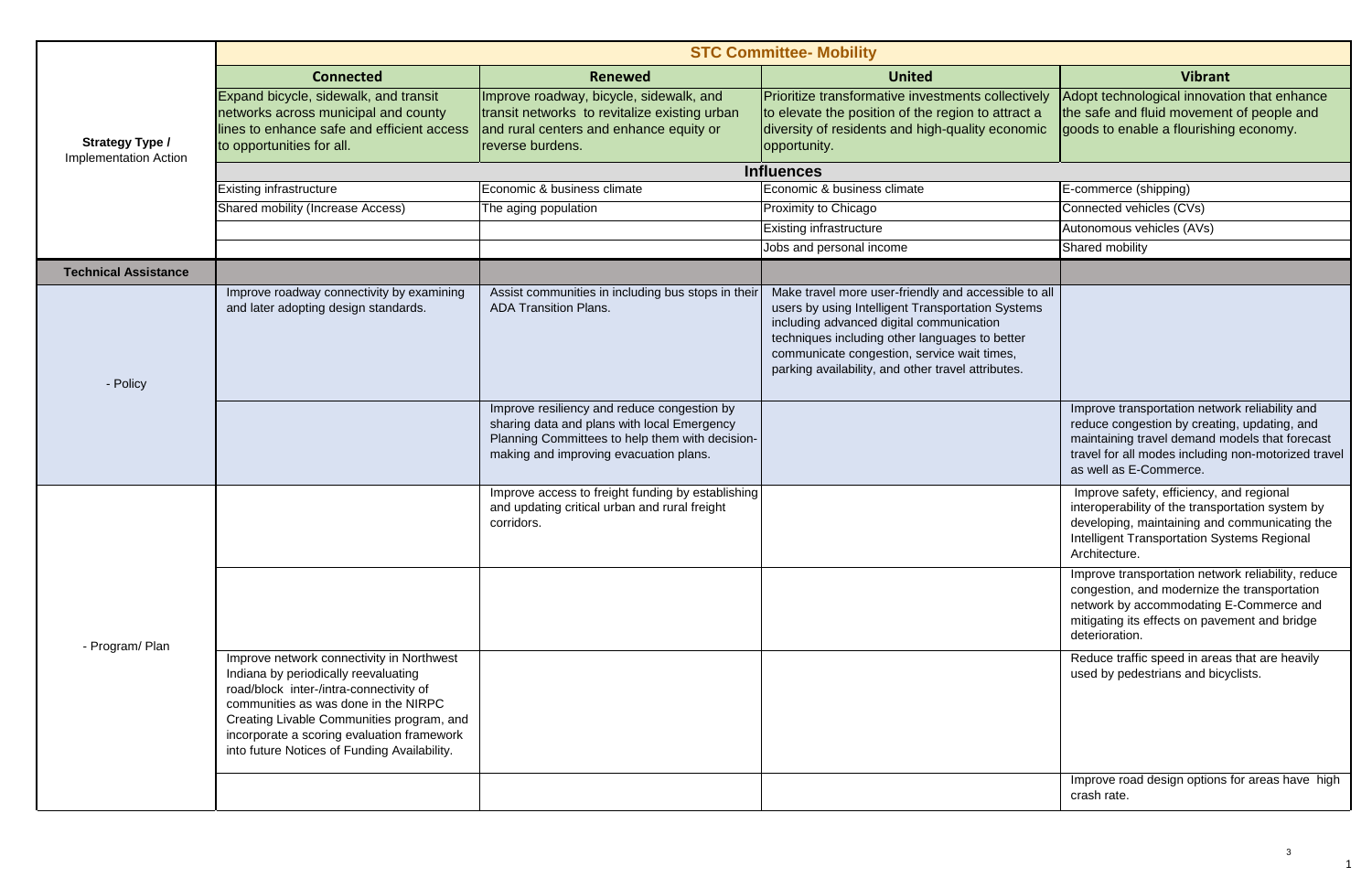| - Sustained Effort             | Compile and map roadway crash data to<br>identify priority crash corridors and Highway<br>Safety Improvement Program funding<br>opportunities. | Utilize the data that the Local Technical<br>Asssitance Program (LTAP) has been collecting<br>about regional asset management to better<br>inform, and where appropriate coordinate,<br>project decisionmaking.                                                                     |                                                                                                                                                                                                                                                                                         |
|--------------------------------|------------------------------------------------------------------------------------------------------------------------------------------------|-------------------------------------------------------------------------------------------------------------------------------------------------------------------------------------------------------------------------------------------------------------------------------------|-----------------------------------------------------------------------------------------------------------------------------------------------------------------------------------------------------------------------------------------------------------------------------------------|
|                                |                                                                                                                                                | Improve transportation reliability by compiling,<br>analyzing and mapping reliability data for<br>roadways in order to prioritize funding.                                                                                                                                          |                                                                                                                                                                                                                                                                                         |
| - Data                         |                                                                                                                                                | Reduce congestion and identify opportunities for<br>targeted improvements such as increasing<br>transit mode share, highway flex lanes, etc. by<br>compiling, analyzing and mapping congestion<br>data for all modes on roadways and bottlenecks<br>in order to prioritize funding. |                                                                                                                                                                                                                                                                                         |
|                                |                                                                                                                                                | Promote alternative forms of transportation to<br>driving alone by surveying employers in the<br>region about existence of Transportation<br>Demand Management Strategies such as transit<br>passes, carpooling, flexible scheduling, and<br>telecommuting incentives.              |                                                                                                                                                                                                                                                                                         |
| - Other                        |                                                                                                                                                |                                                                                                                                                                                                                                                                                     |                                                                                                                                                                                                                                                                                         |
| <b>Education and Awareness</b> |                                                                                                                                                |                                                                                                                                                                                                                                                                                     |                                                                                                                                                                                                                                                                                         |
| - Policy                       |                                                                                                                                                | Maximize the life of pavements and bridges<br>through proper pavement and bridge treatment<br>processes with the right treatments at the right<br>times.                                                                                                                            |                                                                                                                                                                                                                                                                                         |
| Program/Plan                   | Maintain and update the Regional Corridors<br>Study.                                                                                           |                                                                                                                                                                                                                                                                                     |                                                                                                                                                                                                                                                                                         |
| - Sustained Effort             | Educate local law enforcement on the<br>importance of location accuracy and<br>consistency in recording crash data.                            | Maximize the life of pavements by maintaining<br>proper drainage.                                                                                                                                                                                                                   | Increase transparency and awareness of the<br>transportation network performance by publishing a<br>Performance-based Planning data dashboard that<br>shows visually how the region's transportation<br>assets are performing, and promote this dashboard<br>to the business community. |
| - Data                         |                                                                                                                                                |                                                                                                                                                                                                                                                                                     |                                                                                                                                                                                                                                                                                         |
| - Other                        |                                                                                                                                                |                                                                                                                                                                                                                                                                                     |                                                                                                                                                                                                                                                                                         |
| <b>Funding &amp; Finance</b>   |                                                                                                                                                |                                                                                                                                                                                                                                                                                     |                                                                                                                                                                                                                                                                                         |

|                                             | Improve accessibility to the transportation system<br>for all users by expanding shared mobility<br>awareness and opportunities regionally.                                                           |
|---------------------------------------------|-------------------------------------------------------------------------------------------------------------------------------------------------------------------------------------------------------|
| ١e<br>lishing a<br>rd that<br>on<br>shboard | Improve accessibility to the transportation system<br>for all users and identify future transportation<br>network needs by tracking the increased use of<br>connected and autonomous vehicles (CAVs). |
|                                             |                                                                                                                                                                                                       |
|                                             |                                                                                                                                                                                                       |
|                                             |                                                                                                                                                                                                       |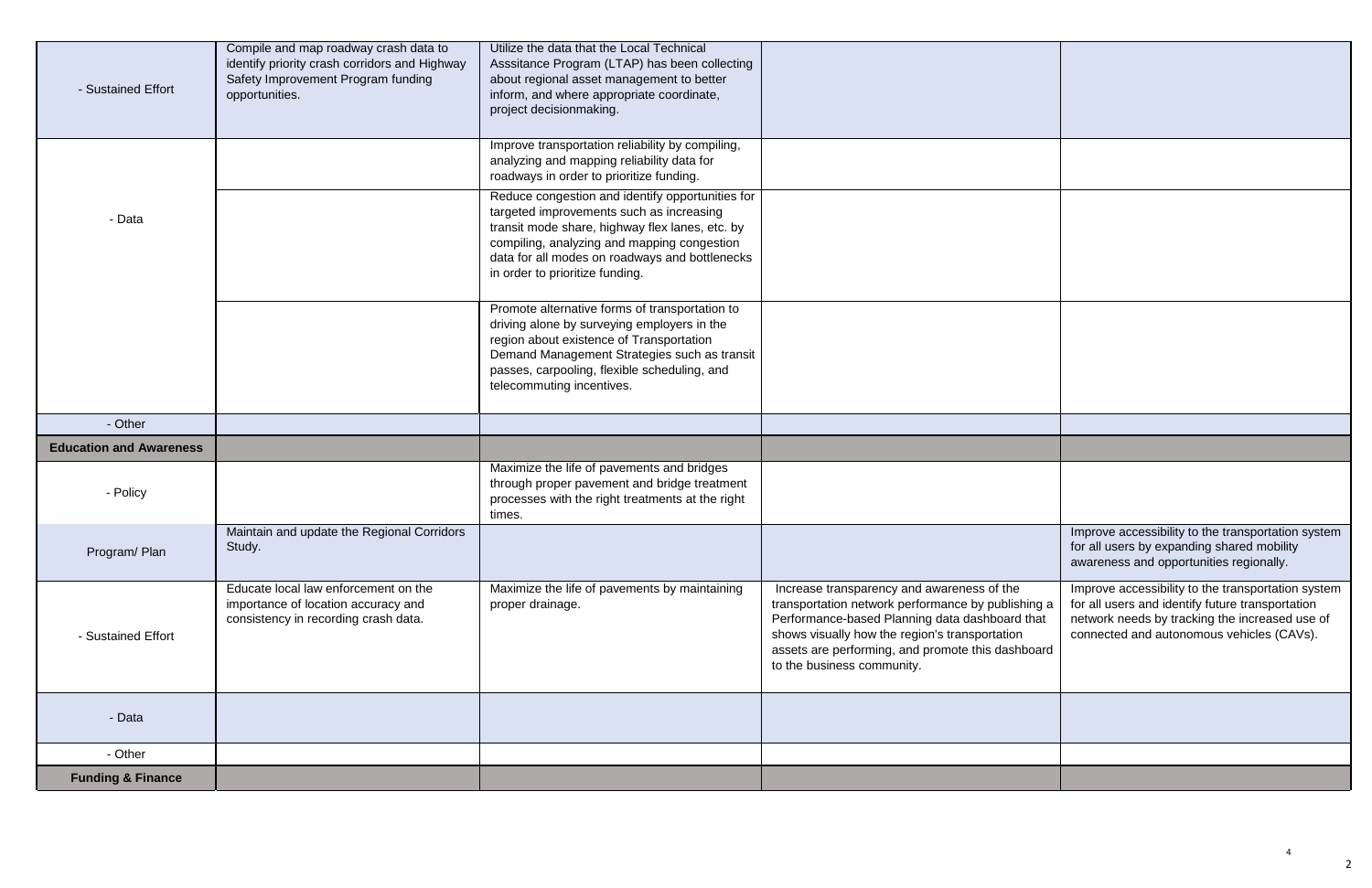| - Policy                      | Prioritize funding for roadway connectivity<br>projects based on pre- and post-project<br><b>Functional Classification.</b>                                                                                                                                                            | Use asset management data from pavement and<br>bridge conditions to pursue projects that address<br>needs.                                                                       | Increase tourism and improve impression of the<br>transportation system by working with major<br>employers and tourism centers on securing local<br>match and/or private funding for gateway<br>enhancement projects (streetscape improvements,<br>non-motorized enhancements, repavement<br>programs, etc.) to those locations. |
|-------------------------------|----------------------------------------------------------------------------------------------------------------------------------------------------------------------------------------------------------------------------------------------------------------------------------------|----------------------------------------------------------------------------------------------------------------------------------------------------------------------------------|----------------------------------------------------------------------------------------------------------------------------------------------------------------------------------------------------------------------------------------------------------------------------------------------------------------------------------|
|                               | Maximize connectivity and improve the<br>regional transportation network by pursuing<br>funding opportunities for NIRPC Regional<br>Corridors Study corridor development, key<br>roadway gaps that if constructed would<br>improve connectivity and mobility throughout<br>the region. | Modernize the transportation network and<br>maximize the life of pavements by exploring<br>other funding opportunities such as the INDOT<br>Community Crossings Grant Program.   |                                                                                                                                                                                                                                                                                                                                  |
|                               | Improve the regional transportation network<br>by pursuing funding opportunities to ensure<br>congestion relief in key regional corridors.                                                                                                                                             |                                                                                                                                                                                  |                                                                                                                                                                                                                                                                                                                                  |
| - Program/ Plan               | Improve major regional centers by pursuing<br>funding opportunities to improve connectivity<br>and access for all users to major employment<br>and retail centers such as implementing the<br>NIRPC US 30 Safety Study.                                                                |                                                                                                                                                                                  |                                                                                                                                                                                                                                                                                                                                  |
| - Sustained Effort            |                                                                                                                                                                                                                                                                                        | Keep bridges in a safe and good condition by<br>having periodic inspections and standalone<br>funding for bridges.                                                               |                                                                                                                                                                                                                                                                                                                                  |
| - Data                        |                                                                                                                                                                                                                                                                                        |                                                                                                                                                                                  |                                                                                                                                                                                                                                                                                                                                  |
| - Other                       |                                                                                                                                                                                                                                                                                        |                                                                                                                                                                                  |                                                                                                                                                                                                                                                                                                                                  |
| <b>Legislative Initiative</b> |                                                                                                                                                                                                                                                                                        |                                                                                                                                                                                  |                                                                                                                                                                                                                                                                                                                                  |
| - Policy                      | Implement Transportation Demand<br>Management programs by working with<br>employers to establish policies for their<br>employees to use transit passes, carpooling,<br>flexible scheduling, and telecommuting.                                                                         | Encourage legislators to look at asset<br>management needs statewide and match those<br>to future funding opportunities such as the<br><b>Community Crossings Grant Program.</b> |                                                                                                                                                                                                                                                                                                                                  |
| - Program/ Plan               |                                                                                                                                                                                                                                                                                        |                                                                                                                                                                                  |                                                                                                                                                                                                                                                                                                                                  |
| - Sustained Effort            |                                                                                                                                                                                                                                                                                        |                                                                                                                                                                                  |                                                                                                                                                                                                                                                                                                                                  |
| - Data                        |                                                                                                                                                                                                                                                                                        |                                                                                                                                                                                  |                                                                                                                                                                                                                                                                                                                                  |
| - Other                       |                                                                                                                                                                                                                                                                                        |                                                                                                                                                                                  |                                                                                                                                                                                                                                                                                                                                  |
| <b>Partnership</b>            |                                                                                                                                                                                                                                                                                        |                                                                                                                                                                                  |                                                                                                                                                                                                                                                                                                                                  |

| f the<br>r<br>local<br>ements, |                                                                                                                                                                                                                                                 |
|--------------------------------|-------------------------------------------------------------------------------------------------------------------------------------------------------------------------------------------------------------------------------------------------|
|                                | Improve air quality and reduce the dependence on<br>fossil fuels by convening stakeholders to regionally<br>collaborate on, seek grants for, and apply for<br>funding for alternative fuel and electric vehicle and<br>infrastructure projects. |
|                                |                                                                                                                                                                                                                                                 |
|                                | Increase roadway safety through traffic calming<br>techniques and ensure utilization of safety design<br>standards                                                                                                                              |
|                                |                                                                                                                                                                                                                                                 |
|                                |                                                                                                                                                                                                                                                 |
|                                |                                                                                                                                                                                                                                                 |
|                                |                                                                                                                                                                                                                                                 |
|                                |                                                                                                                                                                                                                                                 |
|                                |                                                                                                                                                                                                                                                 |
|                                |                                                                                                                                                                                                                                                 |
|                                |                                                                                                                                                                                                                                                 |
|                                |                                                                                                                                                                                                                                                 |